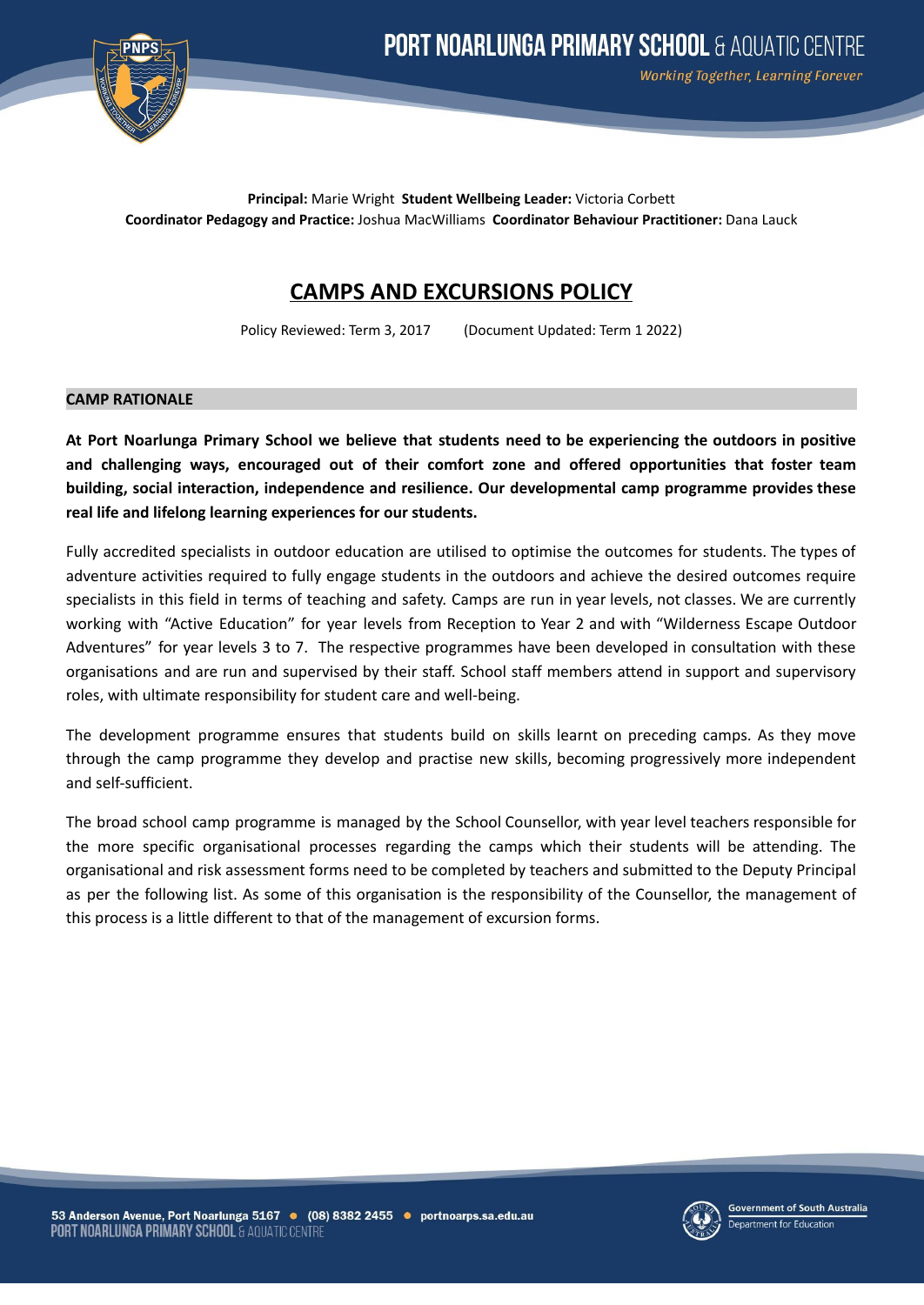# **Organisational Timeline for Camps**

| <b>Action</b>                                                                          | Who                                                                   | When                                               |
|----------------------------------------------------------------------------------------|-----------------------------------------------------------------------|----------------------------------------------------|
| Information note sent home (including<br>commitment to camp attendance)                | Counsellor                                                            | Week 8, Term 1                                     |
| Commitment from parents for student/s<br>to attend camp                                | Parents<br>Collected by class teachers<br>Collated by Leadership Team | End of Week 10, Term 1                             |
| Decision made re viability of each camp<br>(based on commitment notes returned)        | Principal & Leadership Team                                           | End of Week 10, Term 1                             |
| Camp invoices sent home                                                                | Finance Officer, with Leadership<br>responsible for accompanying note | Week 1, Term 2                                     |
| Deposit paid (approximately 30%)                                                       | Parents                                                               | End of Week 3, Term 2                              |
| Decision made re viability of each camp<br>(based on deposits paid)                    | Principal & Leadership Team                                           | End of Week 3, Term 2                              |
| Excursion Form 2 and Risk Assessment<br>completed and submitted to Deputy<br>Principal | Class teachers                                                        | At least a week before the<br>camp                 |
| Balance of camp costs paid                                                             | Parents                                                               | 4pm on the day one week<br>prior to the camp date* |

\* As these camps are centrally organised then there is no need for Excursion Form 1 to be completed because costing etc. is known. However Form 2 needs to be completed earlier than for an excursion due to the more complex nature of camps.

# **EXCURSION/INCURSION RATIONALE**

Excursions need to be primarily linked to the Australian Curriculum. They need to complement classroom programmes, providing additional experiences to enhance student learning.

Parents pay an Excursion/Incursion Levy each year and events/activities need to be planned to utilise this levy. Teachers are responsible for keeping an Excursion/Incursion Record each year. These records will be monitored annually.

The organisational processes for such events are as follows:

- After discussing costings with the Finance Officer (if applicable) organising teacher/s to submit the Camps/Excursion/Incursion Form One to the Deputy Principal.
- Notes to parents are to be submitted to the Deputy Principal to be checked and then sent home to parents in a timely manner.
- A Risk Assessment and the Camps/Excursion/Incursion Form B are to be completed at least two days before the event. These are to be submitted to the Deputy Principal.

#### **CRIMINAL HISTORY CLEARANCES**

While DCSI Child Related Criminal History Clearances are not required by DECD for excursions, preference for attendance on excursions will be given to parents/volunteers who have a current clearance.

Current DCSI clearances are mandatory for any parent or volunteer attending a camp or sleep-over.